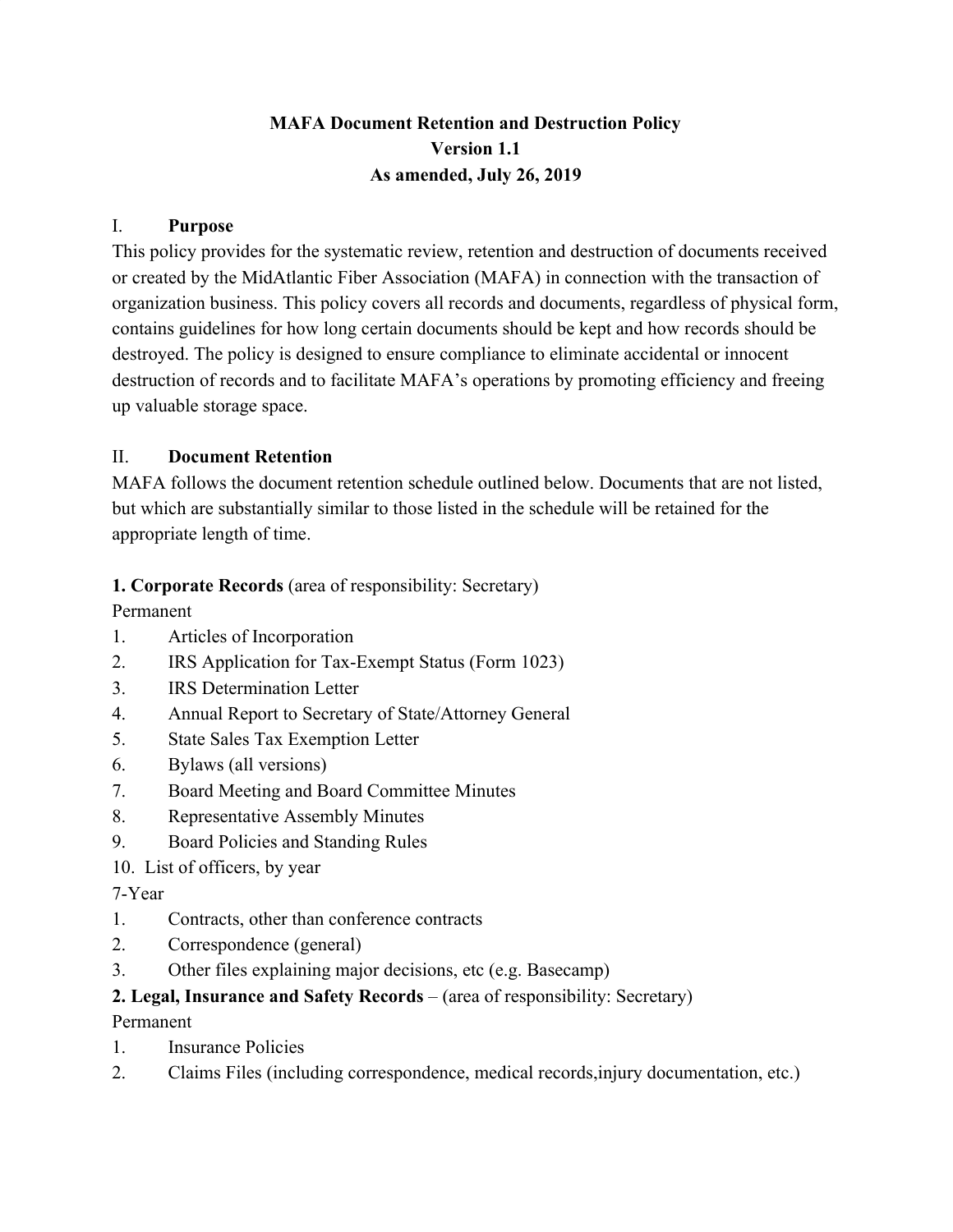## **3. Accounting and Tax Records** (area of responsibility: Treasurer)

## Permanent

- · Audits and Financial Statements
- · IRS 990 Tax Returns
- · General Ledger and Journal Entries

## 7 Year

- **Expense Records**
- · IRS 1099s
- · Invoices
- **Budgets**
- · Credit Card Receipts

## **4. Bank Records** (area of responsibility: (area of responsibility: Treasurer)

## Permanent

Check Registers

## 7 Year

- · Bank Deposit Slips
- Bank Statements and Cancelled Checks
- · Electronic Fund Transfer Documents
- · Carbonless Checks
- · Reimbursement Requests

## **5. Donor Records and Acknowledgement** (area of responsibility: Treasurer)

Permanent

- · Records of Contributions
- MAFA's or other documents evidencing terms of gifts

## 6. **Membership** (area of responsibility: Membership Chair)

## Permanent

- · List of member guilds
- Newsletters

## 7 Year

- · List of representatives, by guild
- · List of associate members
- · Other information or correspondence with reps

## **7. Conference Records** (area of responsibility: VP/Conference)

Permanent Conference Records

· Historical summary information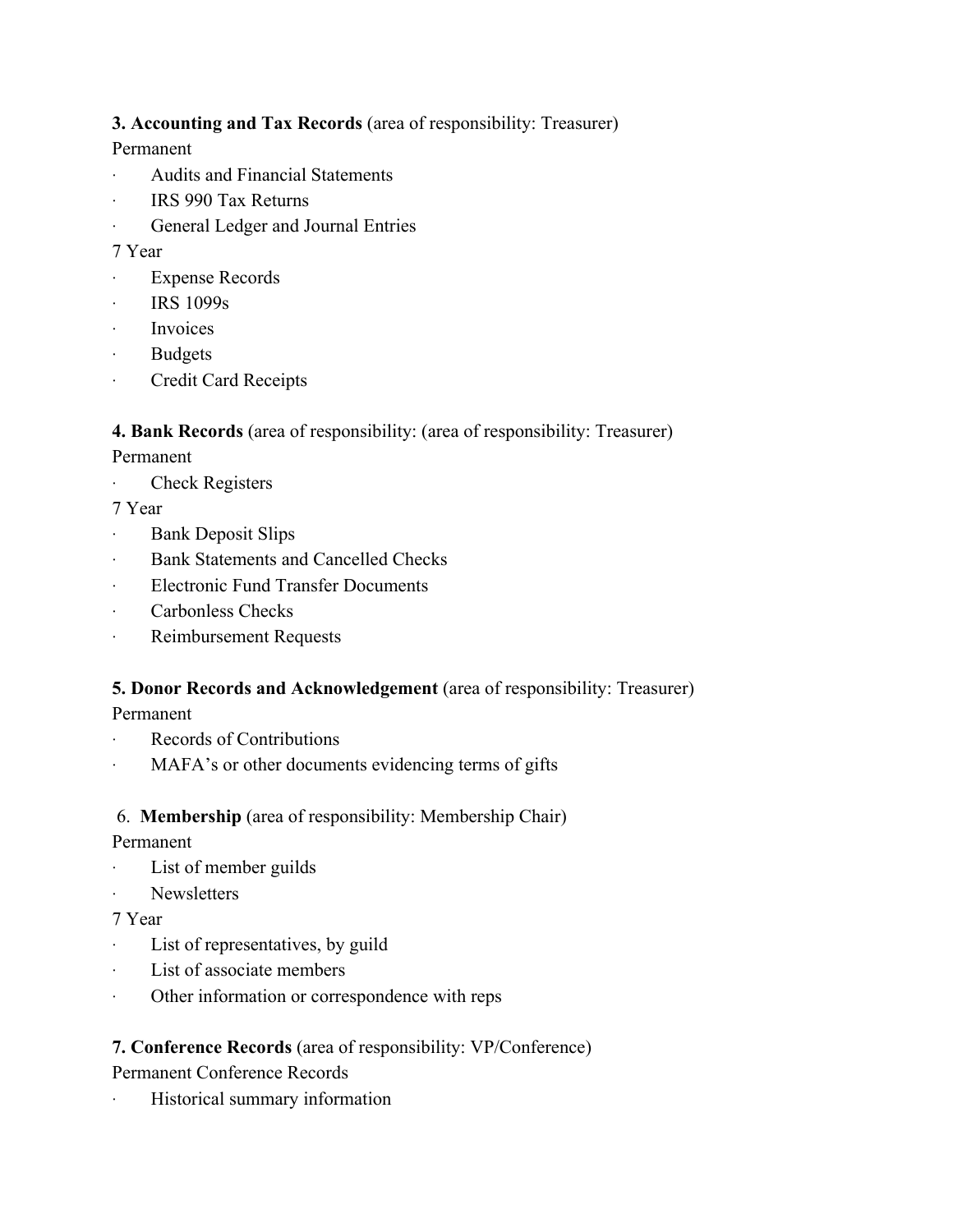- $(location, date, # classes, # attendees, # vendors)$
- Conference Brochure
- 7 Year Records For every conference:
- List of classes offered and held,  $#$  of students in each class
- · Budget
- · Contracts with instructors and venue
- List of vendors
- After-conference reports
- Feedback forms
- Conference Directory or other list of attendees
- Minutes of planning sessions
- · Photos and any related photo releases (Kept in separate Photo Repository)

## **8. Grant and Fellowship Records** (area of responsibility: Grants Chair)

7 Years after final payment - For each proposal:

- · Original grant or fellowship proposal, and any subsequent modifications
- Final grantee reports, both financial and narrative, and any photos and photo releases relative to them
- All evidence of any returned grant funds
- All pertinent formal correspondence
- · Any invoices, receipts or other documentation used to evaluate compliance with the grant agreement

#### III. **Electronic Documents and Records**

Electronic documents will be retained as if they were paper documents. Therefore, any electronic files, including records of donations made online, that fall into one of the document types on the above schedule will be maintained for the appropriate amount of time. If a user has sufficient reason to keep an email message, the message should be archived in the appropriate electronic folder.

#### IV. **Emergency Planning**

MAFA's records will be stored in a safe, secure and accessible manner. Electronic documents and financial files that are essential to keeping MAFA operating in an emergency will backed up at least quarterly, and backups will be stored in a location other than that of the original files.

Backup and recovery methods will be tested on a regular basis.

#### V. **Document Destruction**